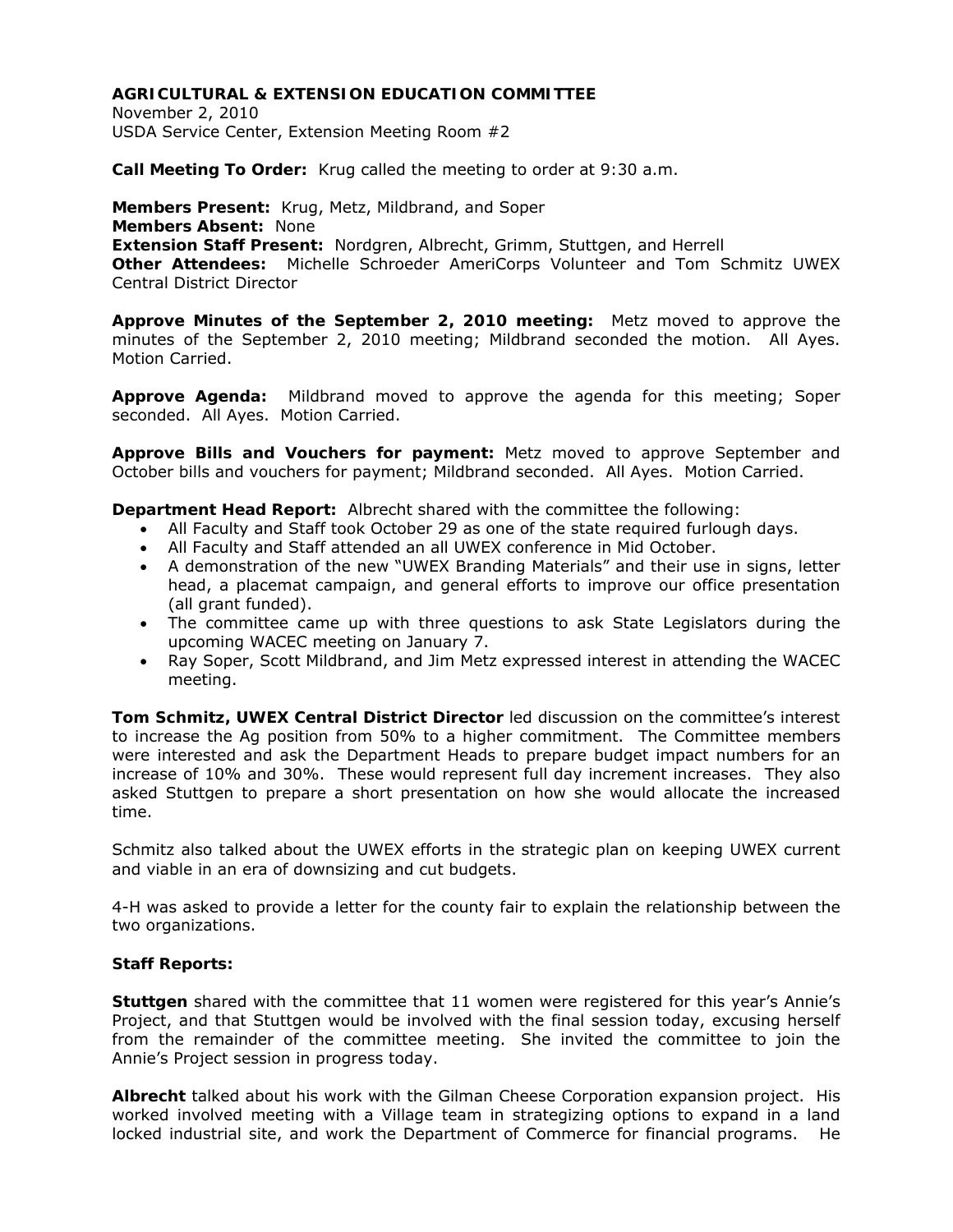also talked about his work with the Taylor County Buildings and Grounds Committee, in planning for and seeking DNR grant dollars to build a new/remodel the Winter Sports Area facility. Albrecht informed the committee about the Partners of the Americas Farmer to Farmer Program request for him on an international assignment January 9-22. The committee approved of his participation. No county money is used for this work.

**Grimm** reported on benefits of 4-H Afterschool. The 4-H afterschool program serves all four elementary school in Taylor County. The focus of 4-H Afterschool is to increase physical activity, provide nutrition education and a hands-on learning science activity. This program reach many nontraditional 4-H Members, who then have the opportunity to get involved in the traditional 4-H Program.

**Herrell** reported on the use of WNEP nutrition and food safety articles in the monthly Commission On Aging newsletter. She also shared an example of a new educational handout to be used at the food pantry.

**Nordgren** discussed two research projects she is involved with in Taylor County: a financial project with Head Start and the Employed Caregiver Survey with Memorial Health Center. The purpose of the Head Start project is to find out which educational method works best when teaching about family finances. The Employed Caregiver Survey is the same as the survey piloted with county employees in February 2008. The purpose is to see if caring for another adult, whether it be going to the store for them all the way to taking care of medical needs, has implications for the employees in the work place. Nordgren also distributed program brochures for upcoming programs, Who Gets Grandma's Yellow Pie Plate and Protecting Your Retirement & Other Financial Information for Family Caregivers: What Every Adult Child Should Know.

**Next Committee Meeting:** The next meeting of the Agricultural & Extension Education Committee will be Tuesday, January 4 at 9:30 a.m. for staff evaluations with Tom Schmitz present and action on the Ag position.

**Adjournment:** With no further business, Metz moved to adjourn the meeting at 11:55 a.m.; Mildbrand seconded. All Ayes. Motion Carried.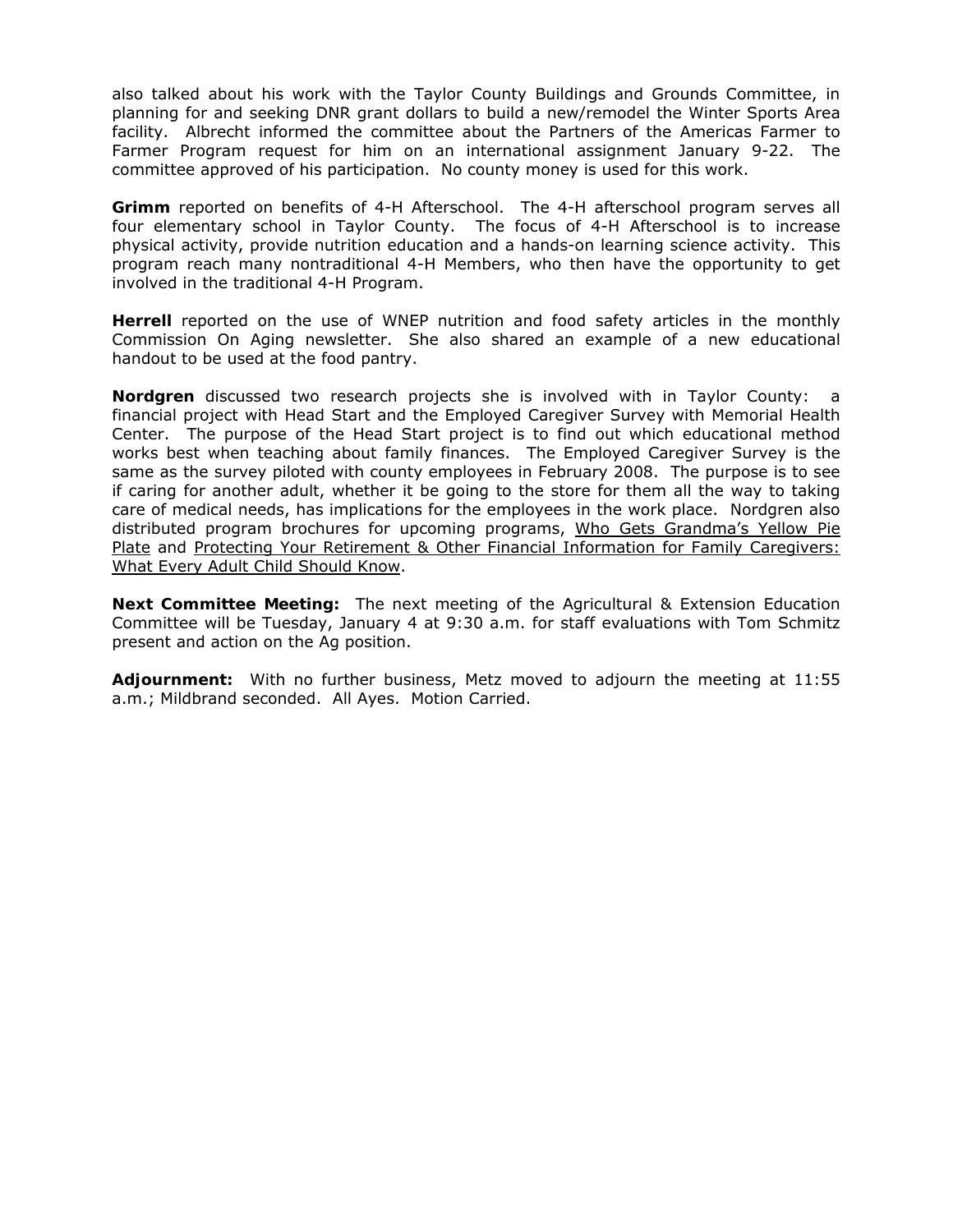September 2, 2010 USDA Service Center, Extension Meeting Room #2

**Call Meeting To Order:** Krug called the meeting to order at 10:00 a.m.

**Members Present:** Krug, Metz, Mildbrand, and Soper **Members Absent:** None **Extension Staff Present:** Nordgren, Albrecht, Grimm, Stuttgen, and Herrell **Other Attendees:** None

**Approve Minutes of the July 6, 2010 meeting:** Metz moved to approve the minutes of the July 6, 2010 meeting; Mildbrand seconded the motion. All Ayes. Motion Carried.

**Approve Agenda:** Mildbrand moved to approve the agenda for this meeting; Soper seconded. All Ayes. Motion Carried.

**Approve Bills and Vouchers for payment:** Metz moved to approve July and August bills and vouchers for payment; Mildbrand seconded. All Ayes. Motion Carried.

**Department Head Report:** The UW-Extension faculty and staff will be taking September 3 off as furlough day. Support staff will be in the office. Office facelift with new signs/cleaner/professional. The Winter WAEC District 3 meeting will be held January 7, 2011 in Wisconsin Rapids.

**CNRED Agent Buyout:** Mildbrand moved to approve renewing the CNRED Agent 8% UWEX State buyout for the next two years for work in the UWEX International Committee; Metz seconded. All Ayes. Motion Carried.

**Review and Approve County Budget:** Metz moved to approve UWEX 2011 county budget; Soper seconded. All Ayes. Motion Carried.

#### **Staff Reports:**

**Nordgren** reported her participation in the Final Affairs programs sponsored by Commission on Aging and Hope Hospice and Palliative Care, Inc. Nordgren has taught a session on Advance Directives at many of the Final Affairs programs to 316 people over several years. Her main focus is on explaining the purpose of advance directives and the difference between living wills and power of attorney for health care. After the program, participants have the information and resources they need to make decisions concerning their own advance directives.

**Stuttgen** reported on her upcoming Annie's Project programming and the topics covered during this program. The extension committee is encouraged to attend the last Annie's session concerning "land rental rates: what's it worth & why have a lease?" on November 2 at the conclusion of the Extension Committee meeting. Both the committee meeting and Annie's Project session on November 2 will be held at the USDA Service Center, with lunch included during the Annie's Project topic.

**Albrecht** reported on his ongoing work with Town Clerks, first with a workshop on the Town's Form C Financial Statement, and the most recent brainstorming session on developing a town clerks software program that would handle the unique needs for town clerks. He also presented information on the series of workshops held with the area Lake Districts---Clean Boats Clean Waters-invasive species transfer on water craft, Shore Land Restoration-buffer zones and setbacks, Algae in our Lakes-the good bad and dangerous, and the next planned meeting on DNR Lake Planning Grants. Finally he discussed the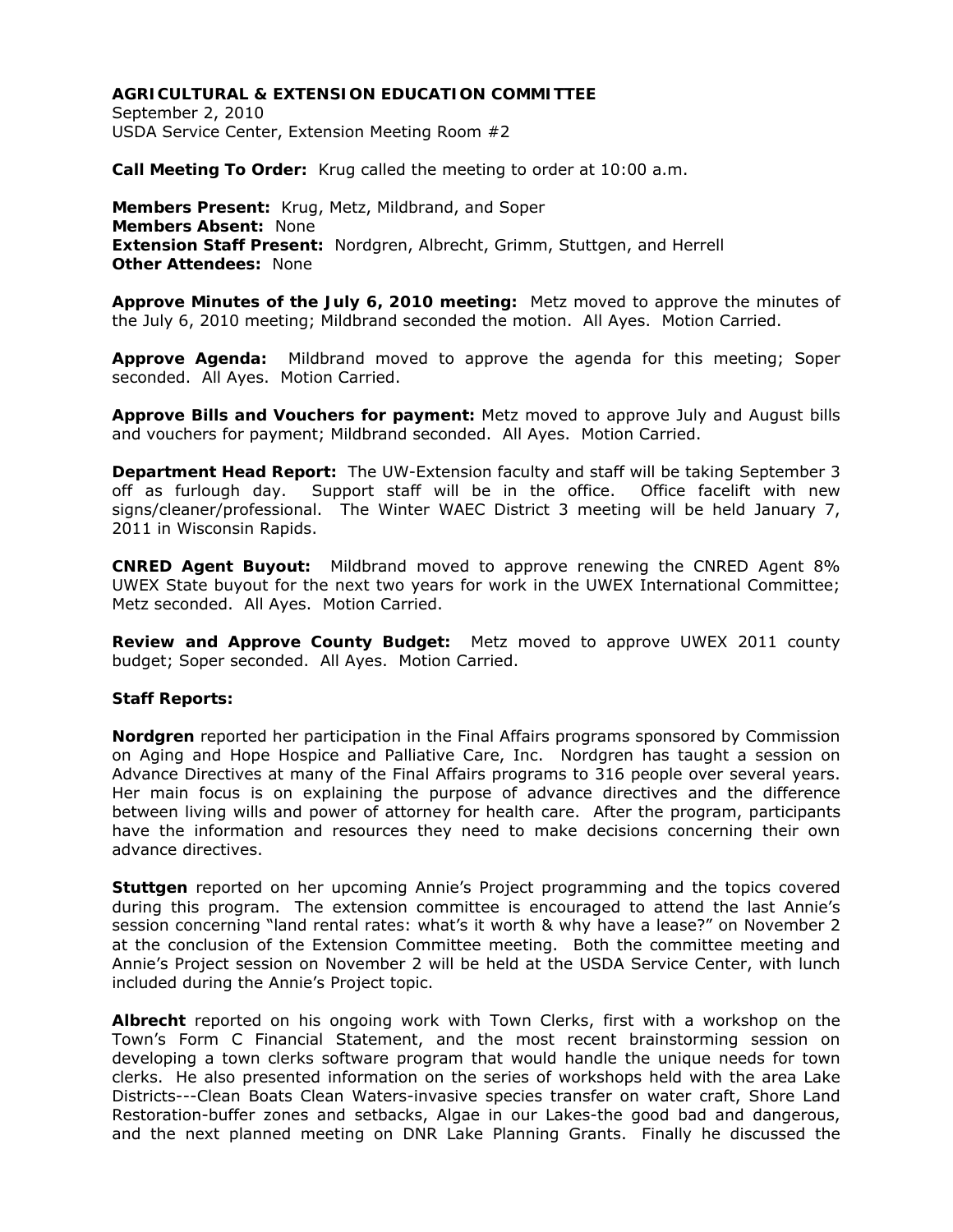upcoming presentations to Senator Kohl and Congressman Obey's representatives on the Rib Lake Log/Sediment program.

**Grimm:** Planning is on the way for fall events including:

- Taylor County 4-H Survey
- National 4-H Week
- National 4-H Science Day (October 6)
- 4-H Day of Learning (November 7)

**Afterschool:** Michelle Schroeder will start on September 7.

The Catch Curriculum was purchased to streamline the physical activity and nutrition components in the afterschool program.

**STEM:** 18 youth participated in Gear-Tech 21 summer day camps. The youth built a robot, learned how to program the robot, and solved problems using the robot.

**Herrell** shared DVD and recipe calendars used for learn-while-you-wait nutrition education lessons at WIC clinics. Participants are able to view the food demonstrations and then are given the recipes to make the item at home.

**Next Committee Meeting:** The next meeting of the Agricultural & Extension Education Committee will be Tuesday, November 2 at 9:30 a.m. If District Director, Tom Schmitz can attend, he will discuss increasing time for the Ag position and UWEX communications.

**Adjournment:** With no further business, Metz moved to adjourn the meeting at 12:02 p.m.; Soper seconded. All Ayes. Motion Carried.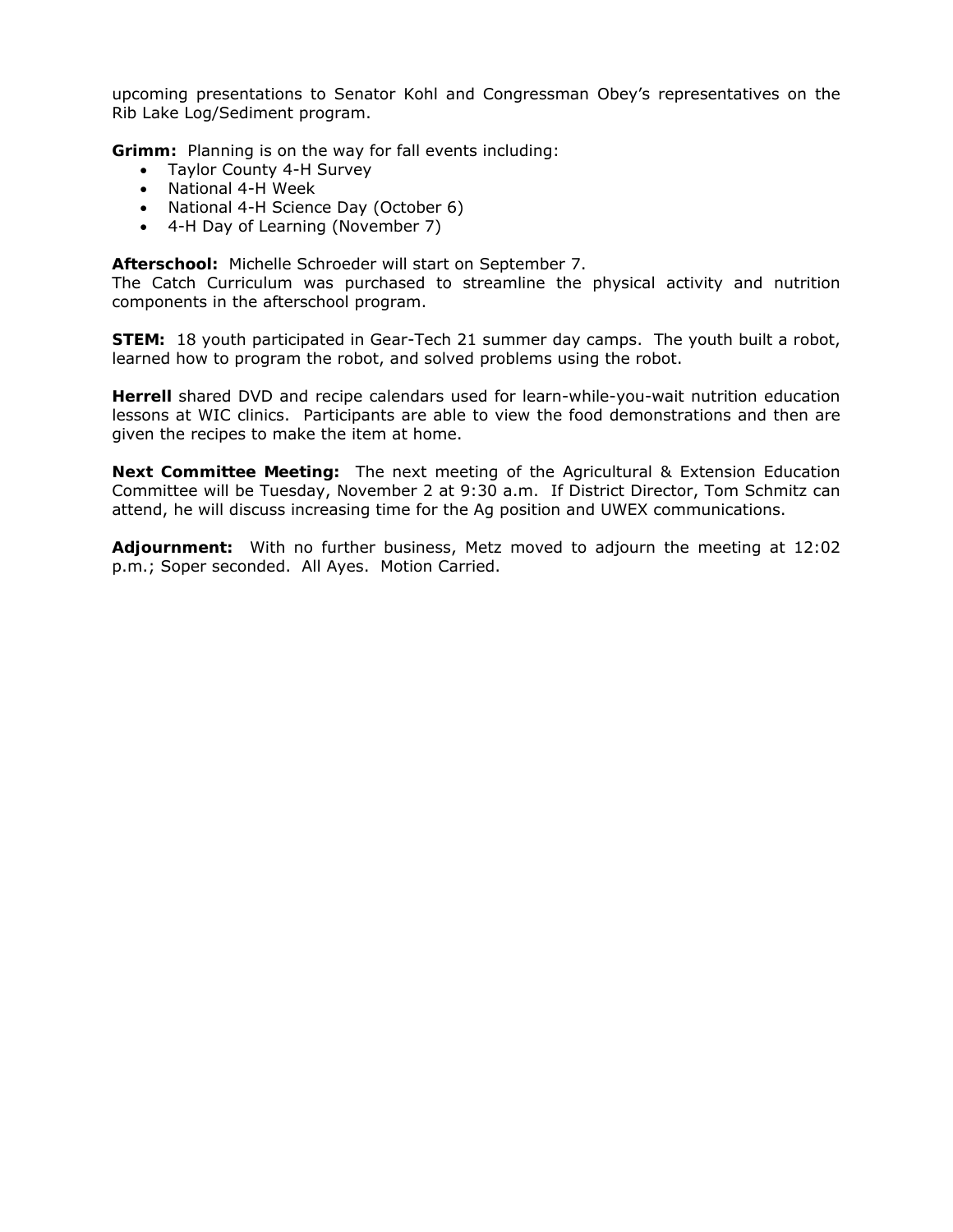July 6, 2010 USDA Service Center, Extension Meeting Room #2

**Call Meeting To Order:** Krug called the meeting to order at 10:00 a.m.

**Members Present:** Krug, Metz, Mildbrand, and Soper **Members Absent:** None **Extension Staff Present:** Nordgren, Albrecht, Grimm, Stuttgen, and Herrell **Other Attendees:** None

**Approve Minutes of the May 4, 2010 meeting:** Mildbrand moved to approve the minutes of the May 4, 2010 meeting; Metz seconded the motion. All Ayes. Motion Carried.

**Approve Agenda:** Metz moved to approve the agenda for this meeting; Mildbrand seconded. All Ayes. Motion Carried.

**Approve Bills and Vouchers for payment:** Metz moved to approve May and June bills and vouchers for payment; Soper seconded. All Ayes. Motion Carried.

**Department Head Report:** The committee recognized the good solid work Stuttgen is doing, but with hard budgets ahead the committee wants to meet with Tom at the September meeting or after the finance committee and union representative meet before a decision can be made.

**Review and Approve Agent Contracts:** Mildbrand moved to approve agent contracts for July 2010 – June 2011; Soper seconded. All Ayes. Motion Carried.

### **Staff Reports:**

**Herrell** reported on a Farmer's Market nutrition education lesson for seniors. She also provided results of the 4-H/WNEP Afterschool partnership. 176 students attended the program to learn about 4-H membership; and participated in 4-H project activities in the areas of science and cultural arts. The students learned different ways to increase their physical activity, used pedometers to walk over 400 miles; and learned nutrition and food safety information in addition to the lessons offered during the school day.

**Nordgren** - after attending two inservices on family finances this year, Nordgren shared information from financial experts on the most important financial principles that people should follow when managing their money:

- Pay yourself first
- Keep an emergency fund
- Be smart about credit cards
- Live within your means
- Insure yourself adequately

These are the concepts that Nordgren has been teaching in the Managing Your Money programs since 2004. She also shared outcomes from the programs, showing the participants were learning these ideas and planning to use them with their family finances. She also indicated a trend toward people taking the Managing Your Money classes instead of coming in for individual financial counseling, which means more people can be reached in less time.

**Stuttgen** reported on the upcoming Beef Round-up Event she is helping North Central WI Cattlemen's Association with. Stuttgen explained a display concerning "Getting started in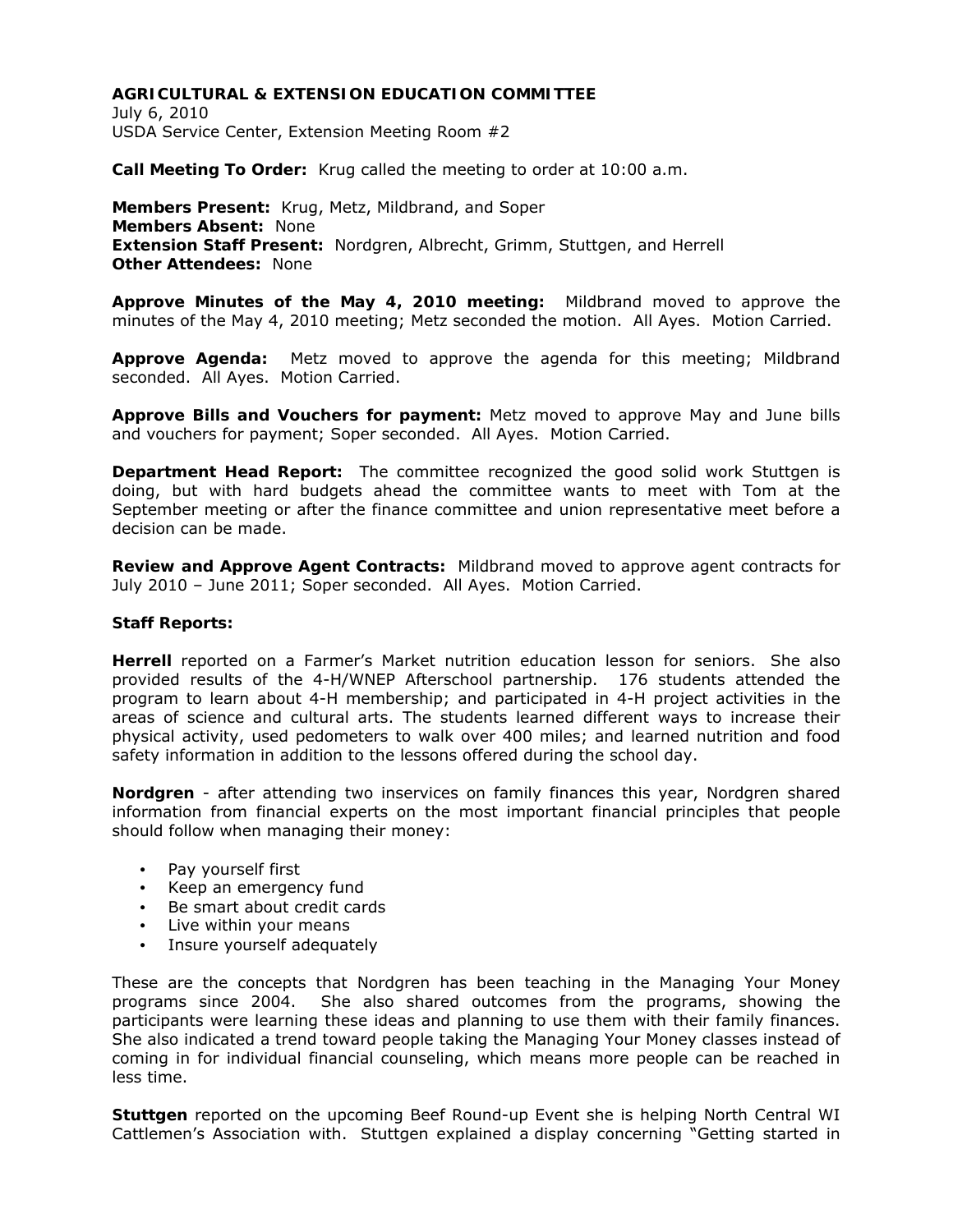beef farming", she has put together, fulfilling several requests for more information specifically concerning this topic, from last year's event.

**Albrecht** reported on his work with the Friend of The Downtown Medford and the Tourism Committee. He designed and led a Birding Tour Hot Spots Tour of Taylor County (with the assistance of Cathy Mauer, LCD). There were 22 people on the bus and it covered the entire Taylor County exposing participants to many potential tourist sites aside from the birding. This is the fifth year that Albrecht set up a tour in this partnership. He also talked about the newly forming Taylor County Waterways/Lakes group. He has been meeting with them since January 2010 and they are a loosely organized group. They identified educational and research ideas and Albrecht is responding to their needs. To date a Cleans Boats, Clean Waters and Shoreline Restoration workshops were held. He is organizing an August program to focus on "the good, bad, and ugly of lake algae".

**Grimm reported:** 

**Gear-Tech-21 Summer Day Camps.** GEAR-Tech-21 teaches robotics, GPS, and GIS technologies through the building and programming of robots. Gear-Tech-21 activities also incorporate navigation and mapmaking.

 Gear-Tech-21 Summer Day Camp for youth in Grades 7 and up will be held July 12-16 from 9 a.m. - 3 p.m.

Camp for youth in Grades 5 and 6 will be held July 19-22 from 9 a.m. - 3 p.m.

**Rain Garden Grant.** Worked with the alternative high school kids on Rain Garden Grant worth \$1,400 to establish a rain garden to educate the community on how to replenish ground water.

**Next Committee Meeting:** The next meeting of the Agricultural & Extension Education Committee will be Tuesday, September 7 at 10:00 a.m.

**Adjournment:** With no further business, Metz moved to adjourn the meeting at 12:15 p.m.; Soper seconded. All Ayes. Motion Carried.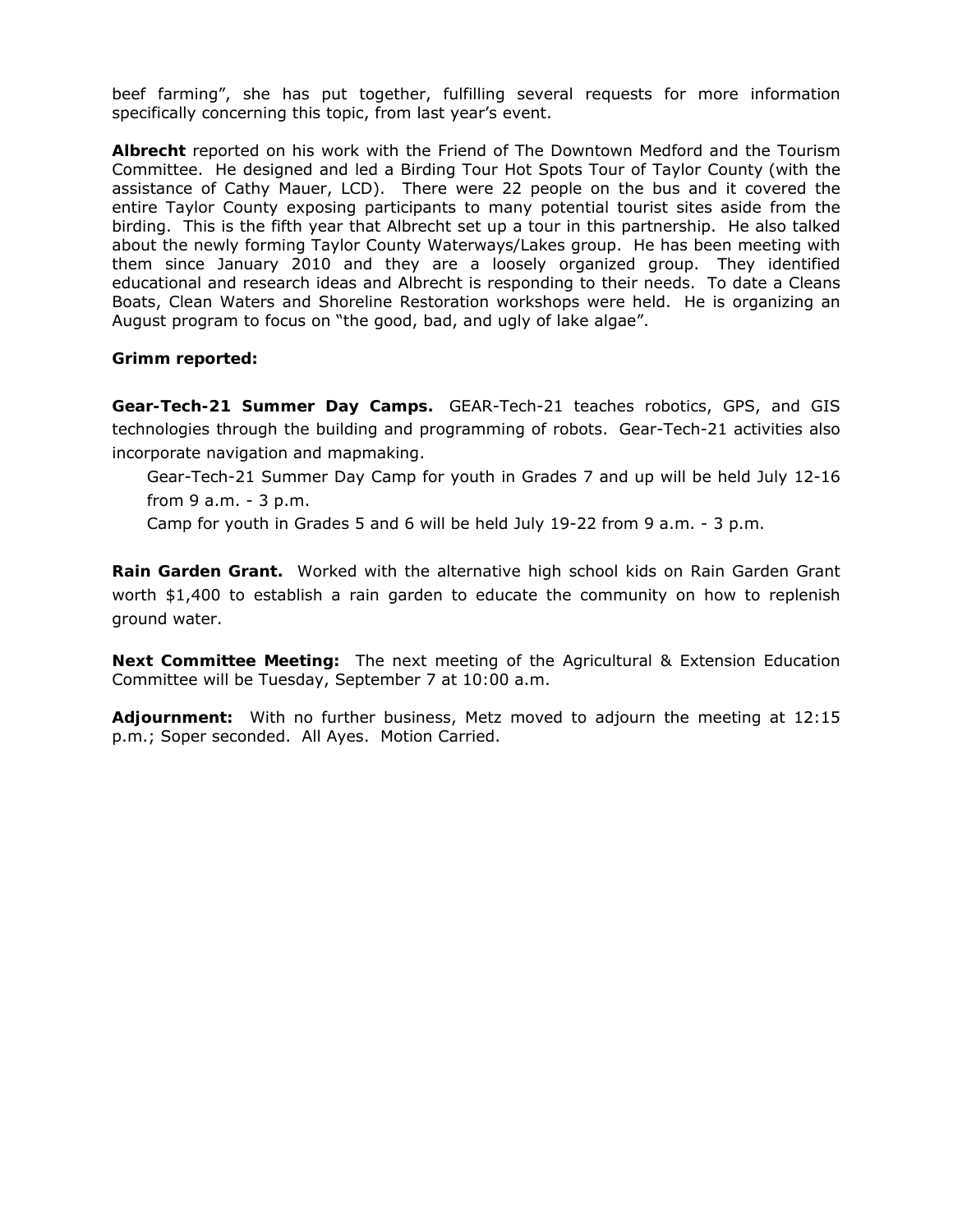May 4, 2010 USDA Service Center, Extension Meeting Room #2

**Call Meeting To Order:** Krug called the meeting to order at 10:00 a.m.

**Members Present:** Krug, Metz, Mildbrand, and Soper **Members Absent:** None **Extension Staff Present:** Nordgren, Albrecht, Grimm, and Herrell **Extension Staff Absent:** Stuttgen **Other Attendees:** None

**Approve Minutes of the February 22, 2010 meeting:** Mildbrand moved to approve the minutes of the February 22, 2010 meeting; Metz seconded the motion. All Ayes. Motion Carried.

**Approve Agenda:** Metz moved to approve the agenda for this meeting; Mildbrand seconded. All Ayes. Motion Carried.

**Introductions with new committee member Ray Soper:** Each person briefly discussed their major programs.

**Approve Bills and Vouchers for payment:** Mildbrand moved to approve March and April bills and vouchers for payment; Soper seconded. All Ayes. Motion Carried.

#### **Department Head Report:**

- **a. Register for WACEC conference**: Registrations are due May 21. Soper expressed interest in attending.
- **b. Staff member medical leave:** Soper moved to allow Cullen to work ½ hour more per day while Drolshagen is on medical leave; Metz seconded. All Ayes. Motion Carried.

**Discuss/act on WNEP grant:** Mildbrand moved to approve application and have Krug sign final draft; Metz seconded. All Ayes. Motion Carried.

#### **Staff Reports:**

**Grimm reported: Strengthening 4-H Community Clubs:**  Summer Camp is June  $14-17$ <sup>th</sup> at Trails End camp. Taylor County hosts American Spirit Trip this year from June 17-24<sup>th</sup>

#### **Afterschool:**

There is a 4-H Afterschool program in all 4 elementary schools. Each lesson concentrates on three different areas, physical activity, nutrition and a 4-H project. So far we have had 1050 educational contacts. We are recruiting for a new member for next year.

#### **STEM (Science, Technology, Engineering + Math):**

The goal of STEM is to encourage students to consider science-related careers by offering 4- H projects that build technical problem-solving and critical-thinking skills.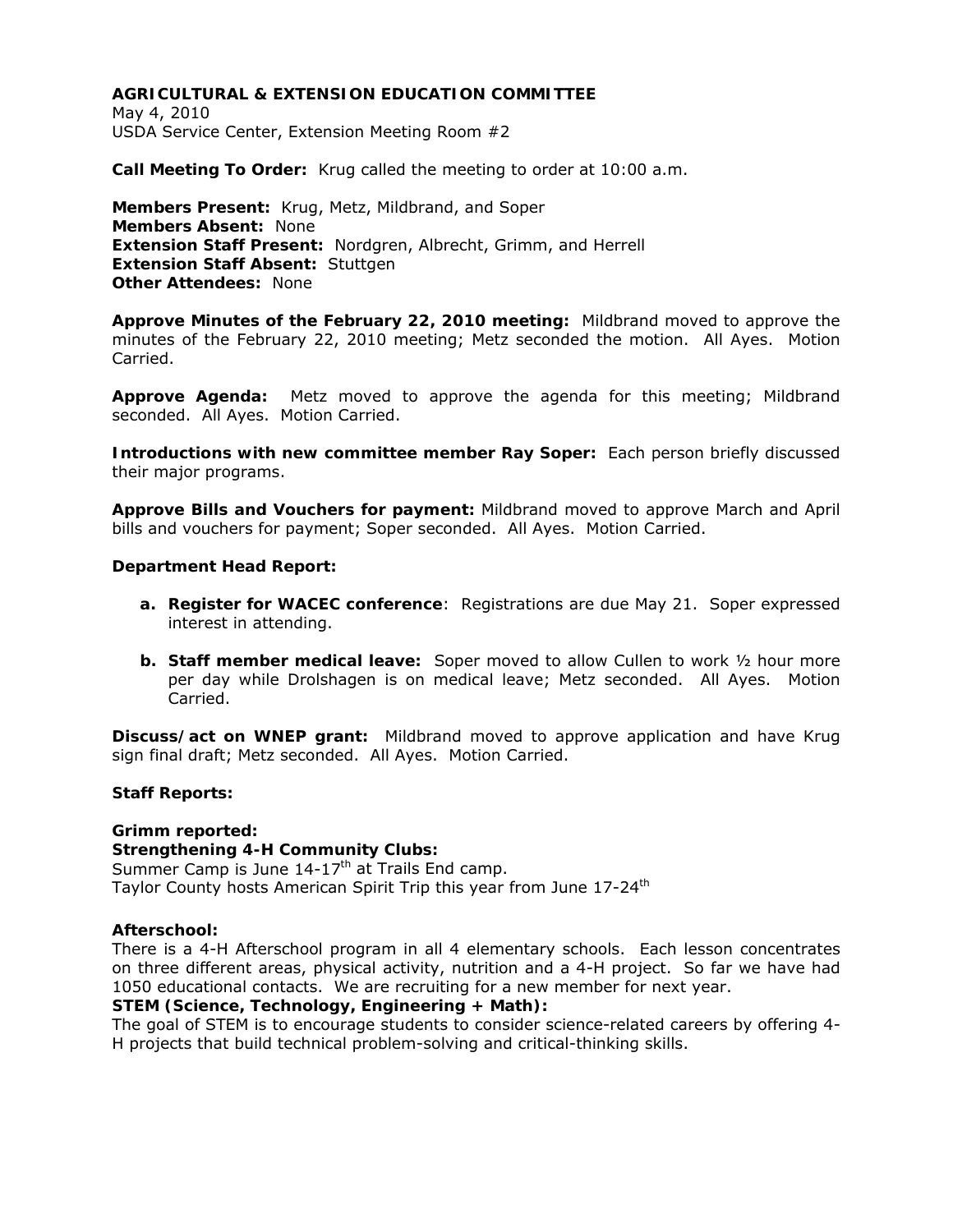**Gear-Tech 21 Summer Day Camps.** GEAR-Tech-21 teaches robotics, GPS, and GIS technologies through the building and programming of robots. Gear-Tech 21 activities also incorporate navigation and mapmaking.

 Training for volunteers will be June 29th-30th from 9:00 am to 3:00 pm each day. Gear-Tech 21 Summer Day Camp for youth in  $7<sup>th</sup>$  grade and up will be July  $12<sup>th</sup>$ -16<sup>th</sup> from 9:00 am to 3:00 pm.

Camp for youth in  $5<sup>th</sup>$  and  $6<sup>th</sup>$  grade will be July  $19<sup>th</sup>$ -22<sup>nd</sup> from 9:00 am to 3:00 pm.

**Herrell** shared poverty statistics for Taylor County including information on WIC (Women, Infant, and Children), food pantry, and Foodshare participation. Two specific areas of poverty addressed by WNEP are hunger and physical health.

**Nordgren** shared the new Parenting the First Year newsletter brochure advertising that it is now available by email through the university. If parents receive it by email, it may reduce the cost. However, Nordgren thought there may not be many parents taking advantage of this because there is more dial-up in the rural areas of the county and people may have cancelled their internet due to economic hardship.

Nordgren also discussed the new Rent Smart program she is doing for Indianhead Community Action agency for people receiving rent subsidy. It is also open to the public. The program focuses on helping people be better renters by understanding their lease, knowing appropriate laws, and communicating more positively and efficiently with landlords.

**Stuttgen –** no report. Unable to attend; at program: Breeding Soundness Evaluation, Taylor County Fairgrounds.

**Albrecht** reported on his work with Buildings and Grounds Department on the Energy Efficiency Community Block Grant. The County was awarded \$216,000 with a \$25,000 match to modernize lighting systems and the heating system in the courthouse/justice center complex. He also talked about the recent business feasibility and plan for the Rib Lake Sediment and Log removal project.

**Next Committee Meeting:** The next meeting of the Agricultural & Extension Education Committee will be Tuesday, July 6 at 10:00 a.m.

**Adjournment:** With no further business, Metz moved to adjourn the meeting at 12:00 p.m.; Soper seconded. All Ayes. Motion Carried.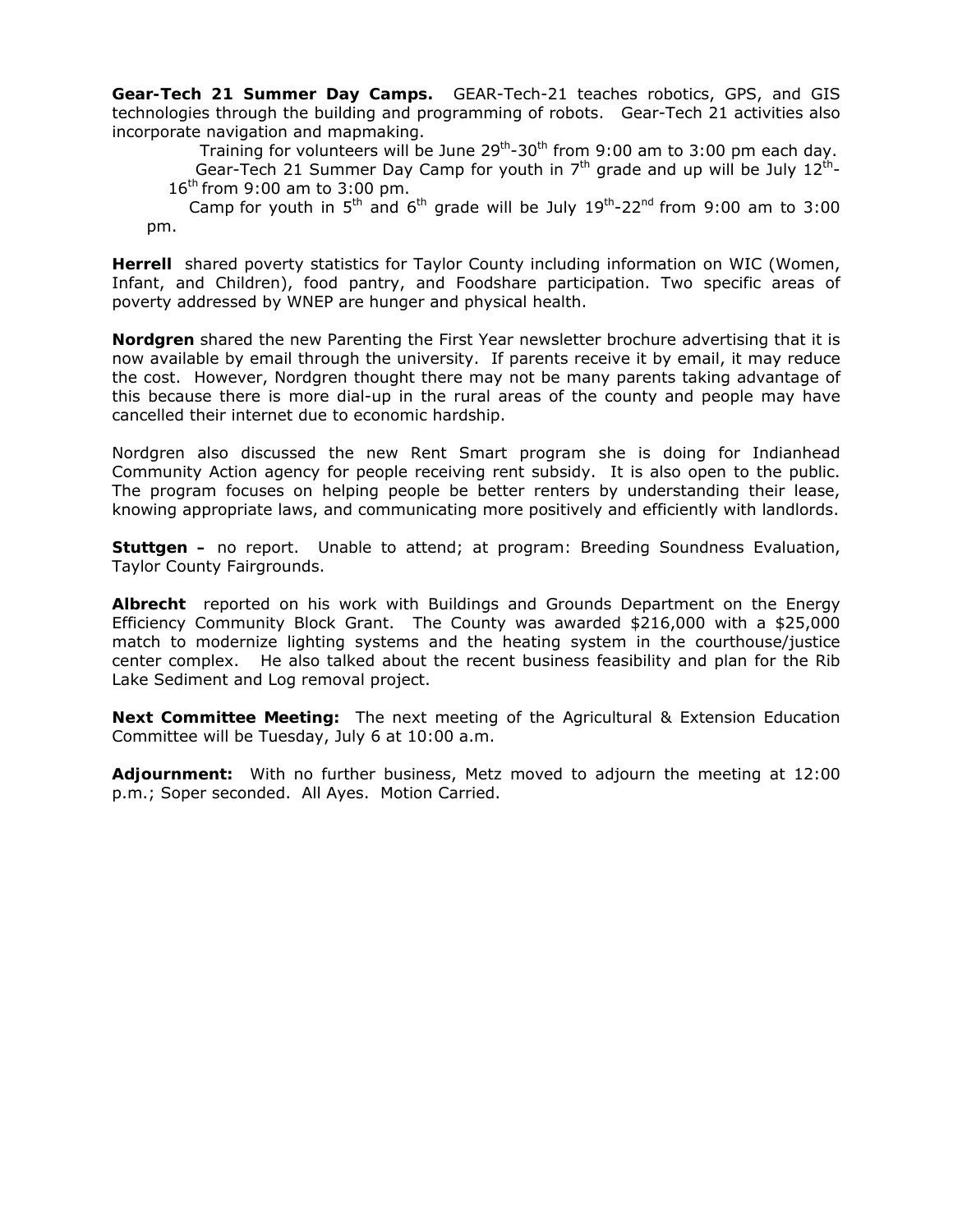February 22, 2010 USDA Service Center, Extension Meeting Room #2

Call Meeting to Order: Krug called the meeting to order at 10 a.m.

**Members Present:** Krug, Metz, Mildbrand, and Zenner **Extension Staff Present:** Albrecht, Grimm, Herrell, Nordgren, and Stuttgen

**Approve Minutes of the January 5, 2010 meeting:** Zenner moved to approve the minutes of the January 5, 2010 meeting; Metz seconded the motion. All Ayes. Motion Carried.

**Approve Agenda:** Metz moved to approve the agenda for this meeting; Zenner seconded. All Ayes. Motion Carried.

**Approve Bills and Vouchers for Payment:** Metz moved to approve January and February bills and vouchers for payment; Zenner seconded the motion. All Ayes. Motion Carried.

**Department Head Report:** Albrecht reported on his participation with the Wisconsin Leadership International Seminar from February 23 - March 9 and updated the committee on his completion of the 2009 Agent Evaluations, which will be forwarded to the District Director. Nordgren reported on the implementation of the new fax/back-up printer system that was installed February 19.

### **Staff Reports:**

**Albrecht** reported on his work with the three development foundations in the county, with a focus on trying to keep them informed of each other's activities, issues and progress. The last meeting was held in Rib Lake and a PP was developed to demonstrate what the Rib Lake Foundation accomplished in the past eight years and how it invested the \$5,000 Taylor County annual contribution. He also asked if it would be possible to show a similar presentation of all the development foundations for a Finance Committee or full County Board sometime in the summer.

Albrecht also discussed his work with Henry Hoffman property –23 acres of old growth characteristic forest. The land owner wants to donate it to either the Village of Stetsonville, the Medford School District or Taylor County.

**Grimm** reported on strengthening 4-H Community Clubs and Youth Leadership.

# **Strengthening 4-H Community Clubs:**

Charter Renewal: Each club has to complete the charter renewal process to maintain membership.

Plat Book: It is close to being ready to go. American Spirit: June 17-24. Taylor County is the host county this year.

# **Youth Leadership:**

Cultural Arts Festival is February 28. New Camp Counselor Training Applications are due March 1.

**Herrell** reported on nutrition education tip sheets being used to support the Fruit and Vegetable Grant at the Gilman School. She also shared information from a recent school breakfast conference.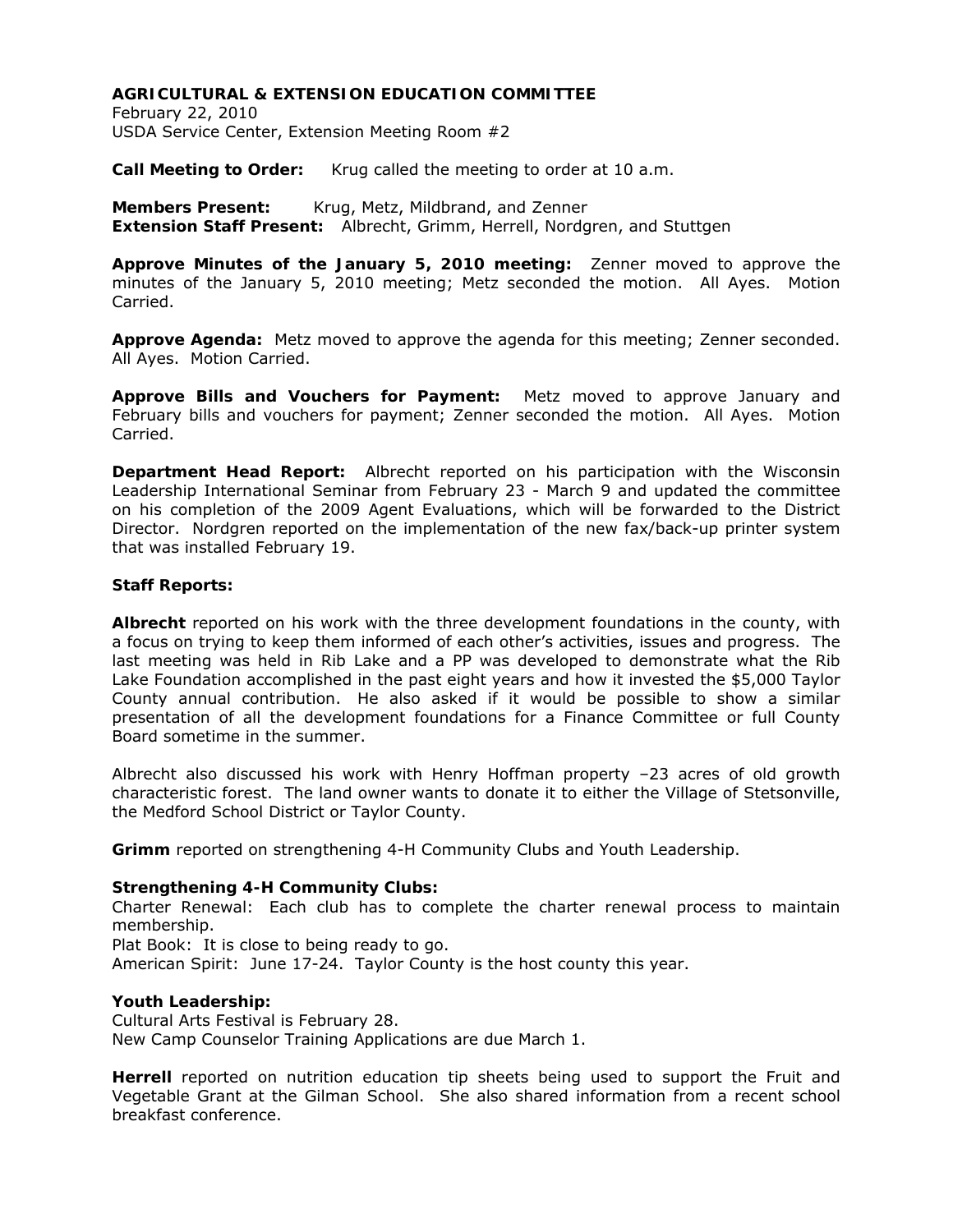**Nordgren** presented information on the aging population and aging issues in our community. It is predicted that 24-27% of Taylor County's population will be over 65 by the year 2030. How can a rural county accommodate the increase in an older population? Nordgren shared how various parts of the county, such as county board, Commission on Aging, Aging Council, the private sector and UW-Extension are working together to provide easier access to services needed, taking into account this older population.

**Stuttgen** reviewed her recently developed factsheet, "Animal Health Product Failure Due to Storage and Handling" that she developed for the Cattle Feeder Workshop hosted by the UWEX Livestock Team. She also invited the Extension Committee to attend the WI Dairy & Beef Industry Animal Husbandry Conference in Kimberly, WI on March 5.

**Next Committee Meeting:** The next meeting of the Agricultural & Extension Education Committee will be **Tuesday, May 4 at 10:00 a.m.**

**Adjournment:** With no further business, Metz moved to adjourn the meeting at 11:45 p.m.; Zenner seconded. All Ayes. Motion Carried.